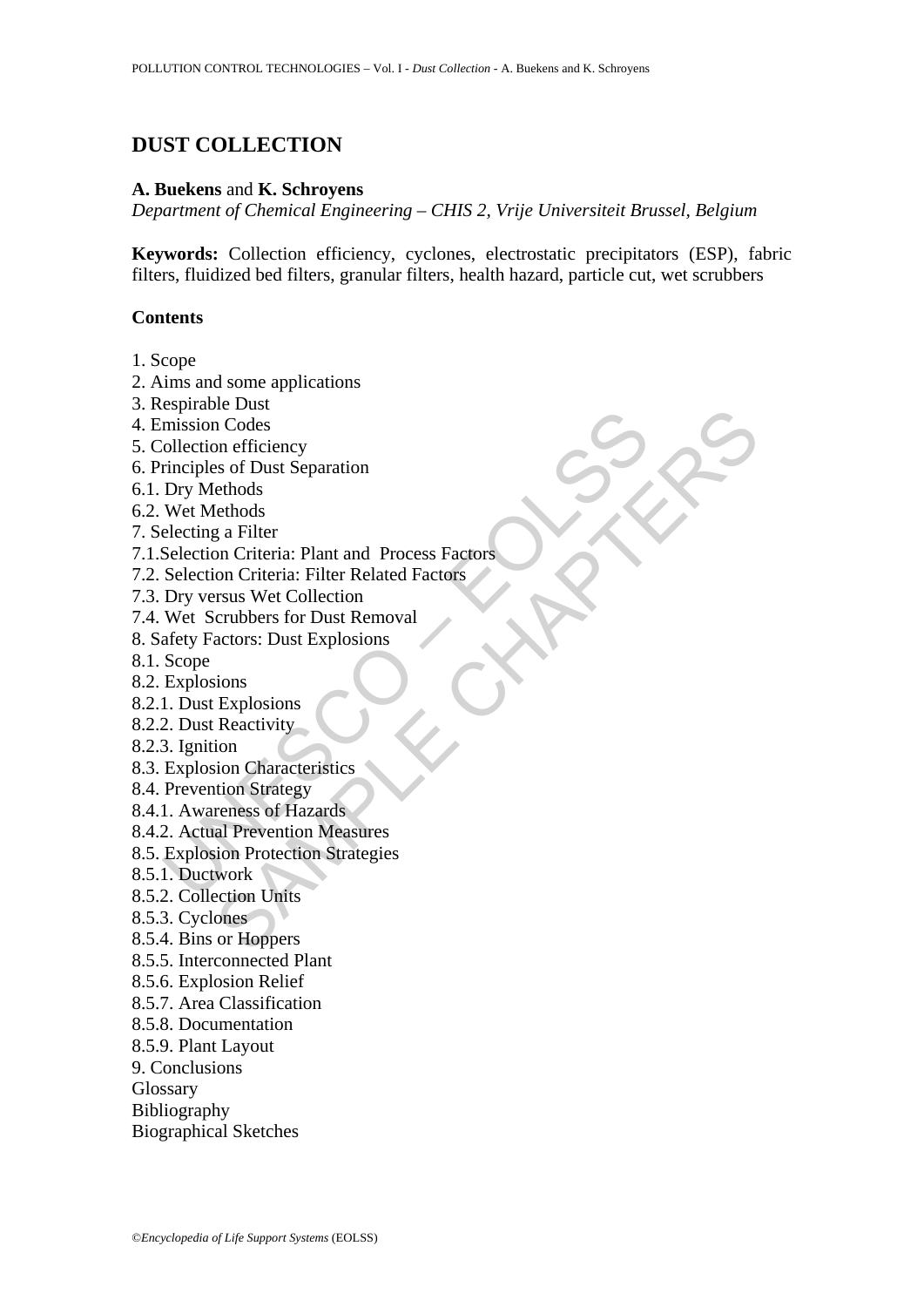### **Summary**

This chapter is concerned with dust collection which relies on mechanical (gravity, centrifugal force, inertia, interception, diffusion) and on electrostatic forces. The bulk of the particulate is of a coarse mode, but the finest particles are inhaled much more easily and have a sizeable potential health impact.

This has caused a shift towards other types of filters, capable of reducing the emission of the tiniest particles.

### **1. Scope**

ironmental applications. The original emphasis was on product<br>taining equipment in good order, while avoiding eloggin<br>mstream ducts, but it has now shifted towards the reduction of<br>ls dictated by environmental codes and t diated applications. The original emphasis was on product recovery and the tradial applications. The original emphasis was on product recovery and the tradial applications. The original emphasis was on product recovery an Dust collection is a very important unit operation, both in the *process industries* and in *environmental applications*. The original emphasis was on product recovery and on maintaining equipment in good order, while avoiding clogging or fouling of downstream ducts, but it has now shifted towards the reduction of dust emissions to levels dictated by environmental codes and the safeguarding of cleaner and healthier working surroundings and avoiding occupational exposure. Moreover, interest has grown in proper management of the dust arising from air or gas cleaning operations, after its separation in filters: reuse, recycling, detoxification treatment, or safe disposal. These options must be carefully weighted, to avoid a mere shifting of the burden from the 'compartment' air to that of soil or water, or a shift of the original problem to a different location. Measures are also required to avoid prompt re-entrainment of the dust during its handling, by using entirely closed handling equipment (see also *Control of Particulate Matter in Gaseous Emissions*), including chutes, conveyors, and hoppers at bulk charging facilities.

Long ago dependable, high quality, easy-to-maintain equipment for dust collection was not readily available and far too expensive, so that the recovery of materials and separation of dust only proceeded as far as it was economically justified. Coal-fired power plant, cement kilns and metallurgy covered their surroundings under a layer of dust (see, wet and dry deposition in *Dust-Particle Formation and Characteristics*). In this approach, however, no attention was paid to the indirect costs, e.g. those of soil pollution, health damage, or aesthetic degradation. In the beginning of the  $20<sup>th</sup>$  century, zinc industry first killed all trees by its  $SO<sub>2</sub>$  emissions, and then polluted the soil by deposition of cadmium-enriched dust! In the 1950s it was a challenge to dry linen outside in an integrated iron and steel basin and a matter of wind direction whether the linen would turn brownish red (like iron oxides) or black (like coke). Fortunately, these situations now belong to the past!

Mechanical— gravity, inertial, and centrifugal separators, fabric and granular filters, electrostatic precipitators, and wet scrubbers all can collect dust particles. Separating the bulk of a dust stream is relatively easy: the challenge is separating fine particles, especially around one µm in diameter! Sometimes a gradual approach is the best, separating coarse particles first, fine ones afterwards; each case is, however, different. Selection is based on space and power requirements, and especially - on the quality of separation required.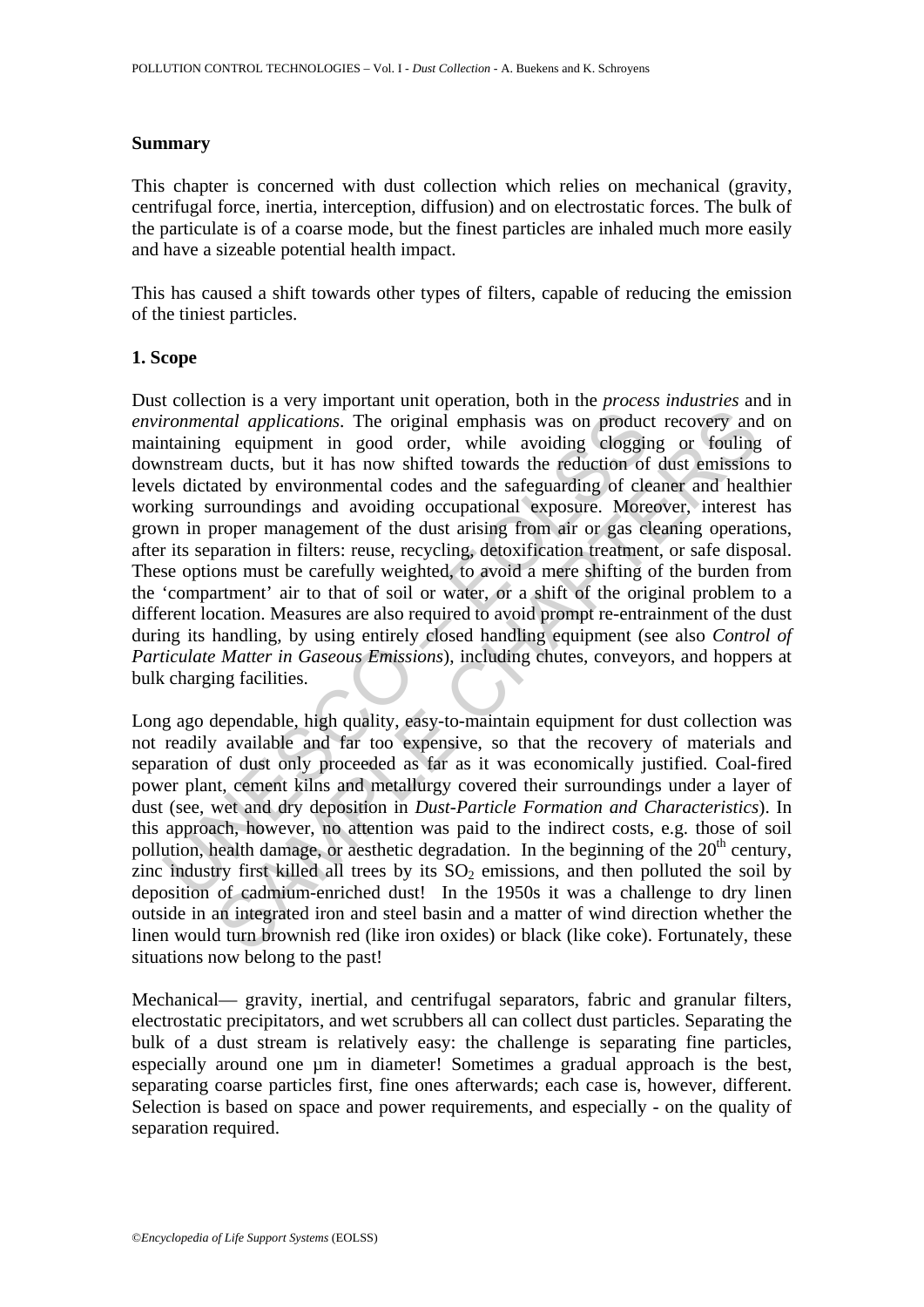## **2. Aims and Some Applications**

Depending on the process, the environmental limit values, and economic factors, the major aim of dust separation and collection varies and is sometimes even based on a combination of considerations, e.g.:

- 1. Air pollution control, by **cleaning off-gases** or **flue gas**.
- 2. Elimination of a **health hazard**, preventing occupational exposure to dust at large (respirable particles, asbestos fibers) or toxic dust in particular e.g. by containing and treating fumes from metallurgical smelters, or aspiring sawdust from woodworking equipment.
- 3. Elimination of a **safety hazard**, e.g. the occurrence of conditions that could lead to a dust explosion, e.g. in a flourmill, a sugar factory, an animal fodder plant, etc.
- 4. **Bulk handling** of commodities, e.g. the charging or treatment of ores, coal, or wheat inevitably gives rise to airborne dust and material losses, generally a fraction of a percent in each operation.
- 5. **Product recovery** of powders, e.g. after pneumatic conveying, spray drying of milk or other substances, manufacturing of finely divided carbon black or zinc oxides,
- 6. Recovery of an either particularly valuable or especially dangerous product, e.g. in the recovery of precious metals by smelting or the treatment of off-gases bearing radioactive particulate.
- 7. Preserving delicate product quality, e.g. in the manufacture of Printed Circuit Boards, photographic film, or pharmaceuticals.
- 8. Protecting the workforce, filtering breathing air through a dust mask.

etc.<br> **Example 15** Follow and the commodities, e.g. the charging or treatment that invitably gives rise to airborne dust and material I fraction of a percent in each operation.<br> **Example 10** Forduct recovery of powders, e. **Example 19** commodities, e.g. the charging or treatment of ores, constrained a predictionly gives rise to arbiton dist and material losses, general ties that invitably gives rise to arbiton of a percent in each operation In many large scale industrial processes dust is generated while contacting solids with gases, with the purpose of solid fuel combustion (coal, lignite, or peat in thermal power plants or industrial boilers – see, *Control of Pollution in Power Generation*), the production or use of finely divided materials (cement clinker production, calcination of limestone, sintering of iron ore), the transfer of heat or mass, e.g. in furnaces, calciners, dryers, fluidized bed units, or simply conveying in pneumatic systems (see, *Control of Pollution in the Chemical Industry* and *Control of Pollution in the Iron and Steel Industry* )

Dryers and smelters generate off-gases, requiring dust filtration, for reasons of loss prevention and environmental conservation. To avoid inhalation by the workforce, either under occupational conditions, or by the population at large, dust, fumes, and mist must be abated especially when bearing heavy metals or Polycyclic Aromatic Hydrocarbons (PAH, IUPAC name – polycyclic arenes). Fumes and mists are both most objectionable and difficult to control. The toughest technical requirements regarding dust levels are to be found in electronics and pharmaceutical industry, where a virtually dust free atmosphere is strictly required, e.g. by Good Manufacturing Practices Codes.

## **3. Respirable Dust**

The human nasal cavities are adorned with wet hair, thus scrubbing out particulate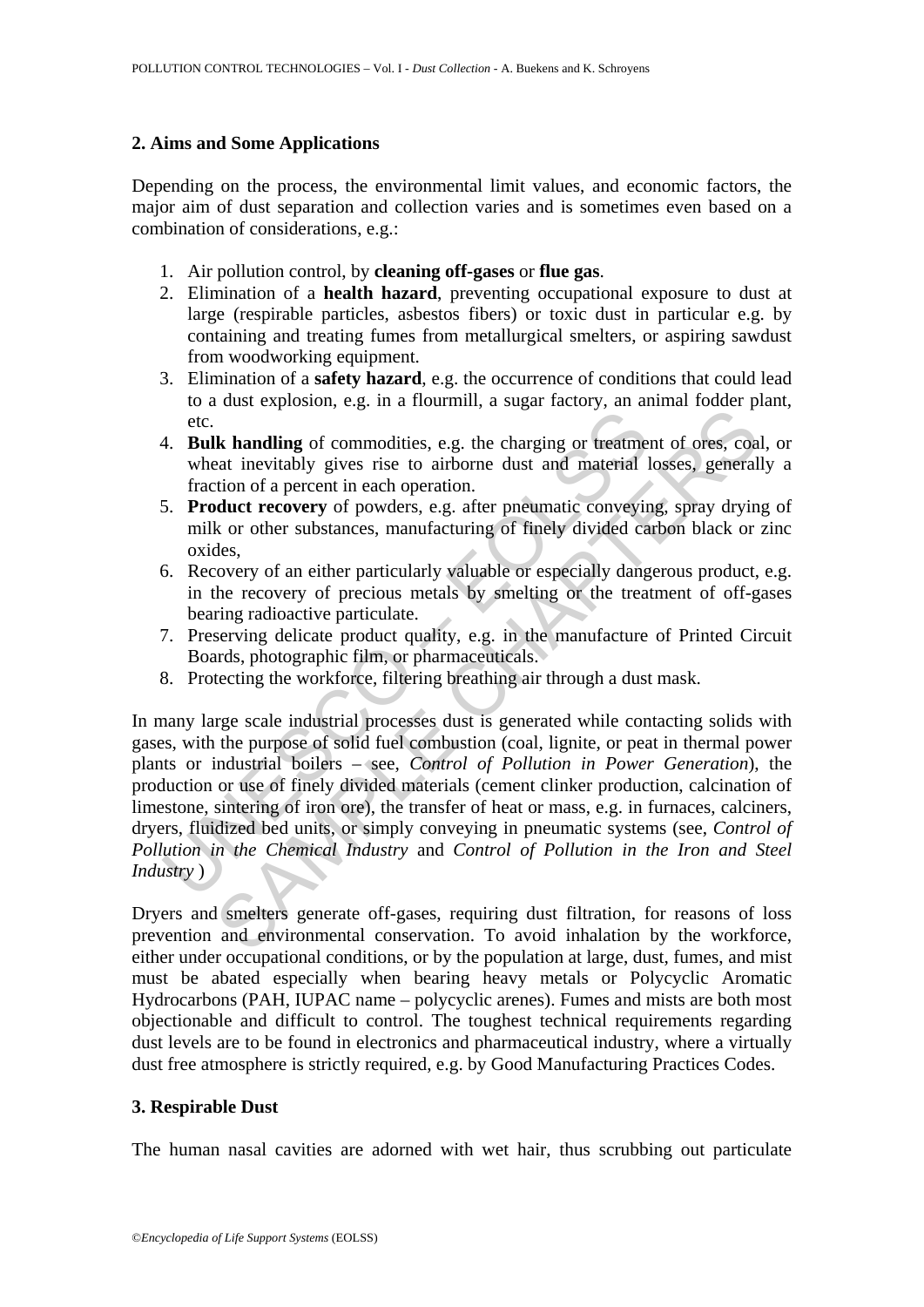matter from breathing air. Coarse dust  $(> 20 \mu m)$  is both easily separated and fairly unobjectionable from a health viewpoint. Fine dust  $(< 10 \text{ um}$ , or worse  $< 2.5 \text{ um}$ ) is much more problematic as it penetrates deeply into the lungs and deposit in alveoli. Moreover, fine dust becomes enriched in organic or heavy metal compounds, adsorbed on its way through ovens and flues or – after emission - while suspended in the atmosphere. Semi-volatiles, such as dioxins, occur mainly in the ambient while adsorbed onto particulate. Whereas coarse dust has generally a 'common' chemical composition fine particulate at the surface consists of 'strange' chemicals, such as soot, salts, neutralization products of acid gases and is thus often much more objectionable and toxic.

A problem receiving increased attention is the susceptibility of a rising fraction of the population to pollen and various allergens. In some seasons many people resort to wearing dust masks in order to prevent the affections related to their allergies (see, Indoor Air in *Control of Gaseous Emissions*).

### **4. Emission Codes**

Legal codes have gradually limited industrial dust emissions to lower and lower values.

ring dust masks in order to prevent the affections related to the order to provent the affections related to the order to provide the missions).<br> **Invission Codes**<br>
al codes have gradually limited industrial dust emission In Control of Gaseous Emissions).<br>
In Control of Gaseous Emissions).<br>
In Control of Gaseous Emissions).<br>
In Codes<br>
Shave gradually limited industrial dust emissions to lower and lower value<br>
In TA-Luft Code (Technische Anl The German TA-Luft Code (Technische Anleitung zur Reinhaltung der Luft) in 1974 already pioneered by imposing a limit value of 100 mg dust per  $Nm^3$  for incinerator flue gas. Its second version (TA-Luft 1986) allowed only 50 mg per Nm<sup>3</sup>, and some years later the 17.B.Im.Sch.V. (17th Bundes ImmissionsschutzVerordnung) lowered this value to 10 mg per  $Nm^3$ , with exemption of a one half hour average, which tolerated 30 mg per Nm<sup>3</sup>. In each application particular limits may be required, depending on the hazard associated with the dust, or the technical possibilities of treatment.

These strict legal codes prompted the development of adequate analytical equipment, capable to monitor continuously most relevant emissions, with rather few exceptions (odors, dioxins, heavy metals) that still require sampling, followed by off-line analysis (See *Emission Sampling and Analysis* ).

In turn, this tendency towards continuous registration made it possible to impose selfcontrol systems, requiring mandatory notification of:

- Total emissions (notified at least annually), integrated over the entire period,
- Intermittent emission peaks, exceeding the emission levels granted,
- Serious incidents, with a large emission, e.g. discharged over an emergency stack.

Self control requires continuous care regarding emissions, operating conditions of process plant and analytical equipment, attention to incidents and their recording, and mandatory shut-down in case the emission levels can no longer be met for a prolonged period!

### **5. Collection Efficiency**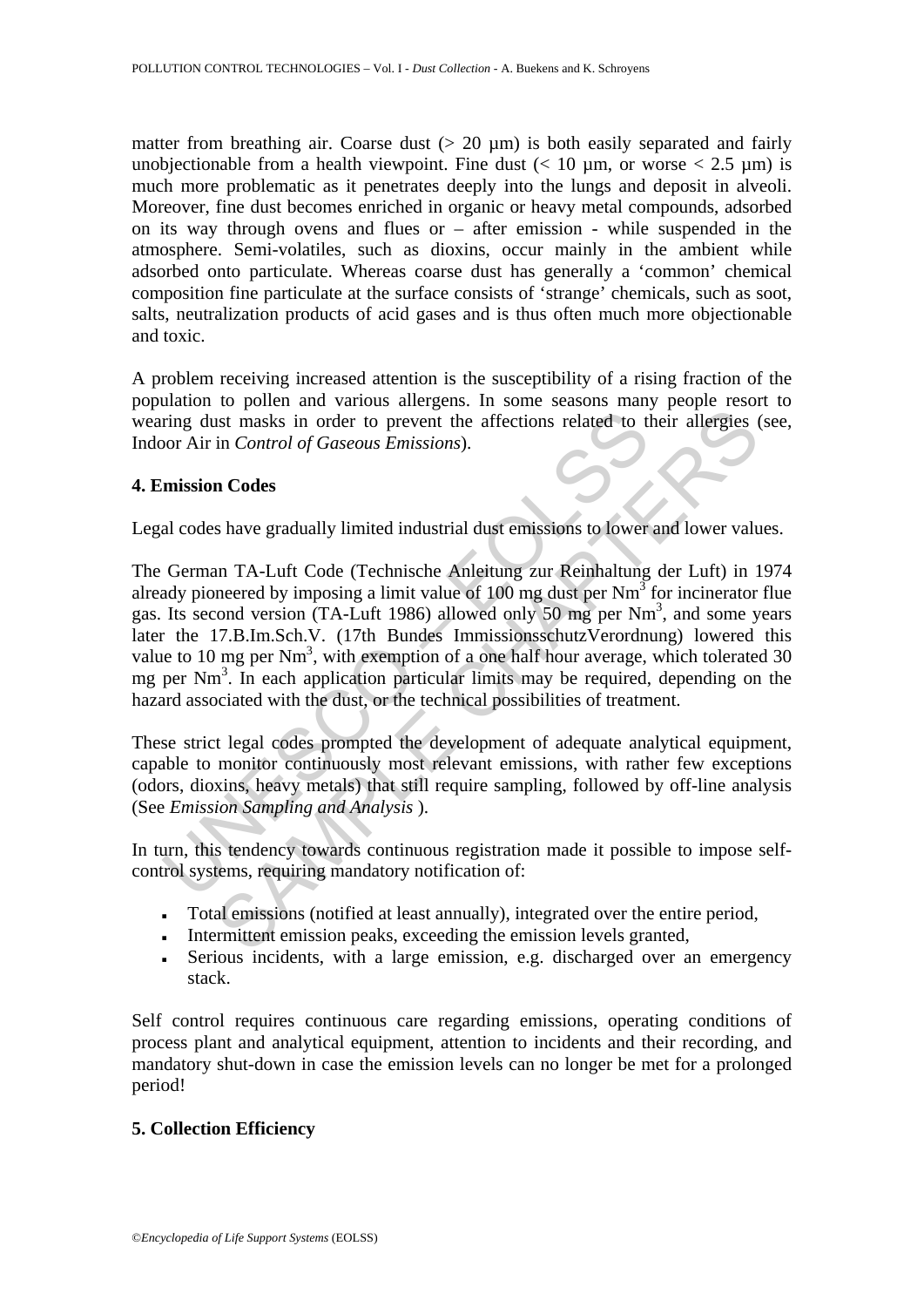Collection efficiency is normally expressed as a weight-to-weight ratio of

# (*Dust collected by the filter*, kg h<sup>-1</sup>) / (*Dust fed to the filter*, kg h<sup>-1</sup>)

or as

1 - (*Dust emitted by the filter*, kg h<sup>-1</sup>) / (*Dust fed to the filter*, kg h<sup>-1</sup>)

Most filters achieve impressive collection efficiency values, with:

- Typically 80 to 95 percent for a preliminary separator (where available), and 98 to 99.8 percent for the filter proper. Some filters claim to arrest 99.9<sup>+</sup> percent,
- **•** Residual dust loads in the order of 10 mg per  $Nm<sup>3</sup>$  in innocuous flue gases (cement or power plant) and of  $<$  3 mg per Nm<sup>3</sup> in metallurgical smelters and waste incinerators.

(cement or power plant) and of < 3 mg per Nm<sup>3</sup> in metallur<br>waste incinerators.<br>ting the efficiency of dust collection in mass units (only) is a pre<br>of objectionable dust. It is often feasible to collect 99<sup>†</sup> percent<br>out ment or power plant) and of < 3 mg per Nm<sup>3</sup> in metallurgical smelters<br>te incinerators.<br>te efficiency of dust collection in mass units (only) is a problem, howeve<br>ectionable dust. It is often feasible to collect 99<sup>†</sup> per Relating the efficiency of dust collection in mass units (only) is a problem, however, in case of objectionable dust. It is often feasible to collect  $99<sup>+</sup>$  percent of the dust, and yet find out that the remaining much finer particulate, despite its low residual mass, is much more hazardous than the bulk of the collected dust, because of different composition, with the surface enriched in objectionable compounds and of much better penetration into the respiratory tract. Hence, there is a tendency towards counting particles rather than weighing them, but the methods for on-line numerical monitoring are not yet standardized or widely available.

For this reason dust collection efficiency should be differentiated in critical cases according to particle size. This criterion can ensure a proper selection of a filter for each particular application. Conversely, it is possible to measure collection efficiency as a function of particle size (Figure 1). It follows that cyclone separators and wet scrubbers are mainly efficient for coarse particles, whereas fine particles need fabric or electrostatic filters for deep retention of inhalable fine particles.

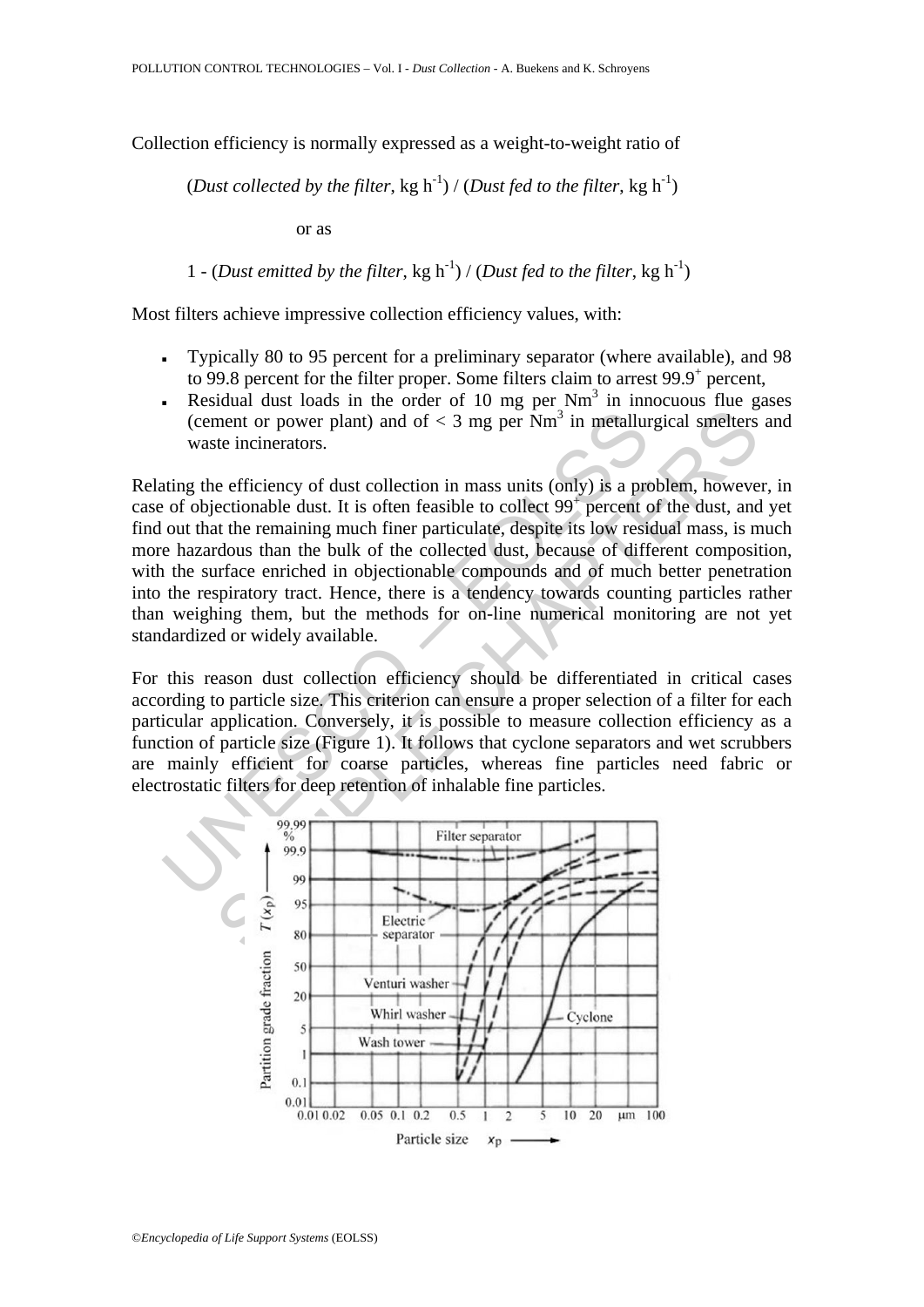### Figure 1: Partition grade curve of different separator systems

Figure 1 shows a pronounced distinct behavior for the collection efficiency exhibited by various separators for different classes of particulate:

- Settling chambers, inertial separators (both not shown), cyclones and wet scrubbers all show a sharp drop in collection efficiency when particles become smaller, as predicted by theory.
- Electrostatic precipitators and fabric filters do not show such a drop. Instead, there is a minimum collection efficiency occurring for particles between 0.5 and  $1 \mu$ m (fabrics) or 0.5 and  $2 \mu$ m (ESP). The precise location of this minimum is both difficult to measure and to explain, because it stems from a combination of factors, i.e. the added effects of impaction, interception, diffusion and electrostatic forces on the one hand, the constitution of filtering layer and membrane and the interactions between particles and between particle and obstacles on the other.

Some authors define a particle cut or limit size as a size at which the collection efficiency reaches 50 percent. This value reads as follows from Figure 1:

- Cyclone: 8 µm
- Wash tower: 2 um
- Vortex or whirl scrubber:  $1.3 \text{ µm}$
- Venturi Scrubber: 0.7 µm

The electrostatic precipitator never descends below a collection efficiency of ca. 93 %, a fabric filter below 99.6 %. All values obviously refer to a specific test plant.

electrostatic forces on the one hand, the constitution of internation and the interactions between particles and bet<br>obstacles on the other.<br>the authors define a particle cut or limit size as a size at which<br>evently reache Extractive forces on the one hand, the constitution of filtering layer<br>trostatic forces on the one hand, the constitution of filtering layer<br>mbrane and the interactions between particles and between particle<br>tacles on the An essential feature of particle separators is the head loss incurred when moving large gas flows through ducts and equipment. This duty requires large fans consuming lots of power. Another essential feature is the operating principle on which particle collection is based.

## **6. Principles of Dust Separation**

### **6.1. Dry Methods**

The action of **mechanical separators** is generally based on gravity, inertia, or centrifugal force. For particles of a few µm also interception and diffusion becomes important, the latter mainly for submicron particles.

**Coarse particles** (above 50 microns,  $1 \mu m = 10^{-6}$  m) can be removed by settling, when sufficient residence time is provided, or by inertia, when the gas flow direction is abruptly changed, either once or repeatedly. Settling is inefficient for small particles, but a factor to take into account in transfer lines, plenum chambers, etc.

**Cyclone separators** are based on centrifugal force; they are highly compact, and most efficient for particles with a diameter above 20 microns. Below this particle diameter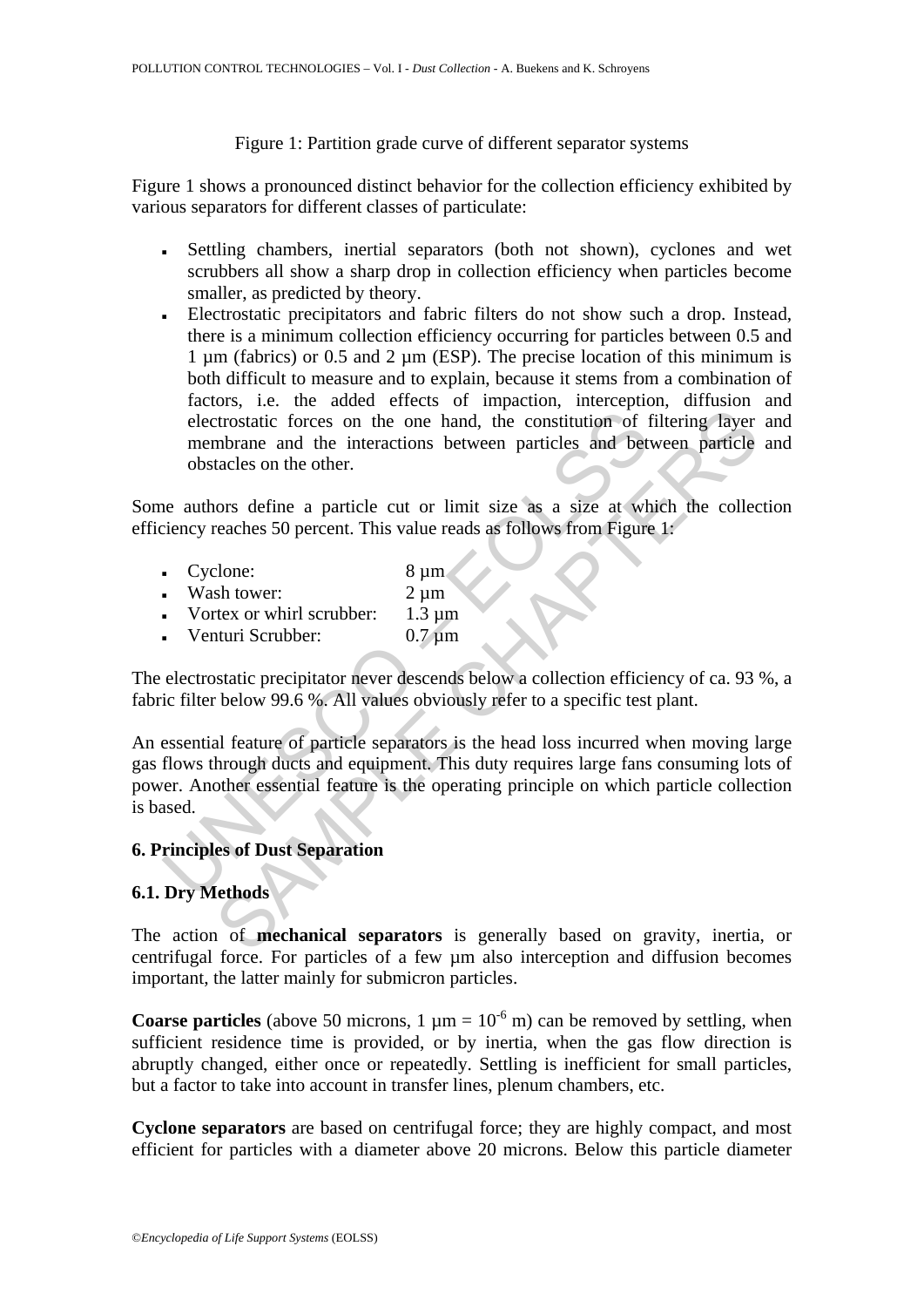collection efficiency drops rapidly and it becomes negligible below 5 microns. Cyclone separators are used to separate coarse dust, in small plants, where air pollution codes are lenient, or as a preliminary separator taking out a large share out of the dust load. Current codes on dust emissions can no longer be met with cyclone separators alone, when at least a fraction of the dust is below 10  $\mu$ m.

**Electrostatic precipitators** offer high collection efficiency, low pressure drop and trouble free operation in a wide range of particle sizes, at a low operating cost. Initial investment and plant volume are high, for they operate at low linear gas velocities. They are mainly used for treating large gas flows at thermal power plant, cement kilns, incinerators, metallurgical furnaces, etc. Collecting flammable powders creates a large explosion hazard, since sparking is frequent. The operating temperature is limited to  $350^\circ$  C.

**FRIGUESE:** The same operate at a very high efficiency, also in the ditionally, they are used in the food and fodder industry, at am in use has considerably expanded in environmental applications ugent codes have been impo ters can operate at a very high efficiency, also in the submicron raly, they are used in the food and fodder industry, at ambient temperal<br>has considerably expanded in environmental applications, especially wo<br>des have bee **Fabric filters** can operate at a very high efficiency, also in the submicron range. Traditionally, they are used in the food and fodder industry, at ambient temperature. Their use has considerably expanded in environmental applications, especially where stringent codes have been imposed (dioxin adsorption, heavy metal emissions). They require high investment and the lifetime of the filter bags may be limited at high temperature or due to chemical attack. The filter material selected restricts the operating temperature.

**Granular filters**, on the contrary, can be used even without flue gas cooling; dust is intercepted in a slowly descending layer of sand, screened for removing the collected dust before being recycled.

**Fluidized bed filters** are also temperature resistant, but have only a moderate efficiency and a fairly high pressure drop. Both granular and fluidized bed filters are rather seldom used.

### **6.2. Wet Methods**

In the 1970s **wet scrubbers** were rarely used in Western Europe, because of high operating cost, erosion and corrosion problems and a visible steam plume, but much more in the USA, e.g. in the cleaning of flue gases, say from incineration. Sometimes the problem merely shifts from the gas phase to the water phase.

Wet scrubbers have been used increasingly, to eliminate acid gases and meet very stringent HCl-emission codes, but combining dust separation with acid gas scrubbing is not recommended for a number of reasons, such as different rate determining steps and – hence – optimum operating conditions, and the enhanced creation of operating problems due to clogging and synergetic effects of acid corrosion and erosion by suspended particles in the wastage of construction materials.

### **7. Selecting a Filter**

### **7.1.Selection Criteria: Plant and Process Factors**

Important considerations in filter selection are plant location, the size of the gas stream,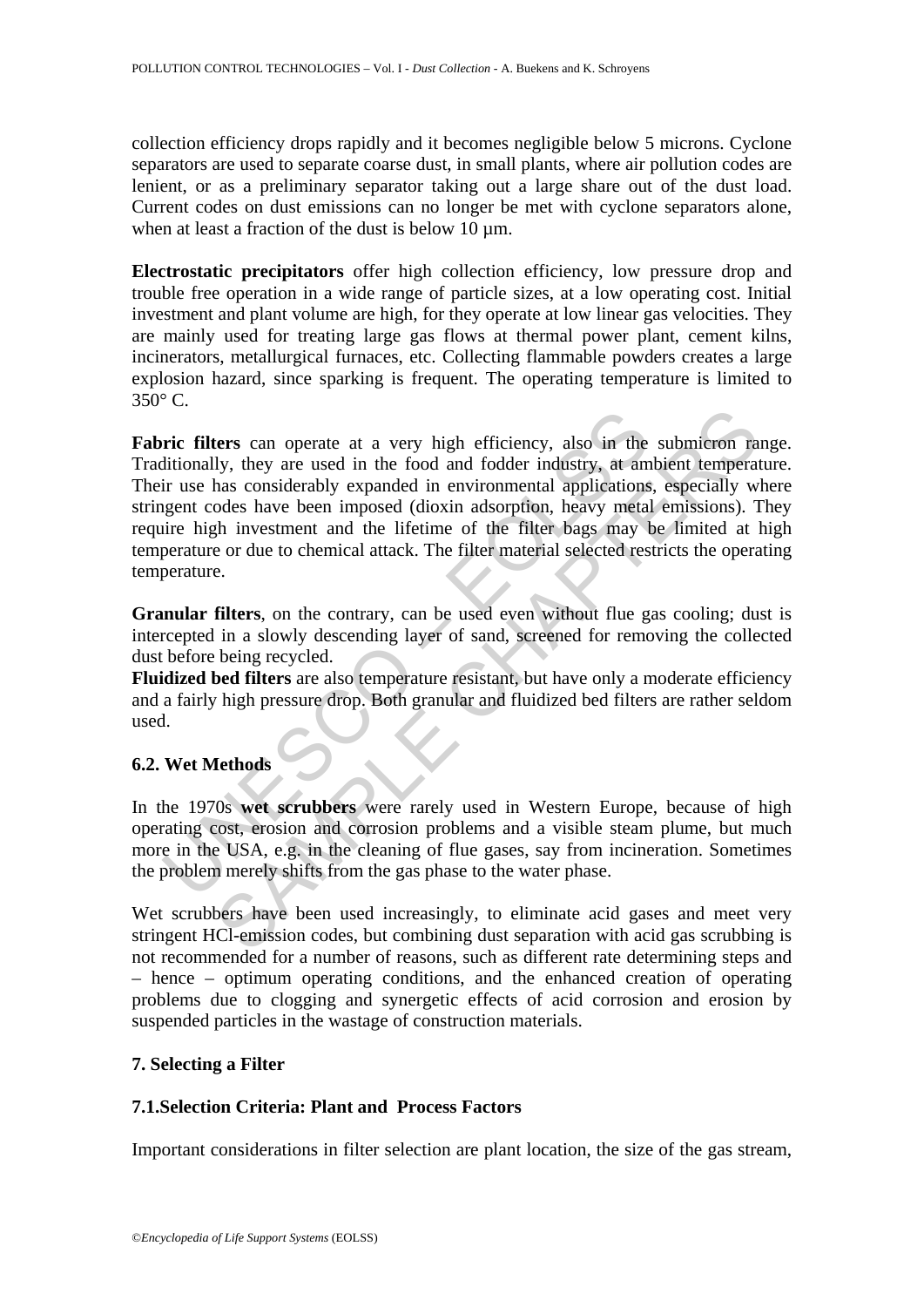and the particle size and nature of the dust to be collected. To evaluate the various possibilities attention is paid to the following factors:

- Volume of the plant, and required space and surface,
- Volume of the gas flow and its intrinsic variability,
- Temperature, pressure, and composition of the raw gas,
- Raw gas dust loading,
- Dust particle size distribution,
- Operating and safety characteristics, including the tackiness, flammability, formation of explosive mixtures with air, toxicity, of the dust, and
- Handling characteristics, such as angle of repose, solidification and caking tendency, hygroscopic or deliquescent nature.

re are many process-related parameters that need to be taken in<br>tise location where a filter must be installed, and expected op<br>pperature, pressure, humidity). The latter determine the selection<br>rs need to be installed in many process-related parameters that need to be taken into account, e.g.<br>atation where a filter must be installed, and expected operating condit<br>to the selection of materials. Some particly and the observed in the selectio There are many process-related parameters that need to be taken into account, e.g. the precise location where a filter must be installed, and expected operating conditions (temperature, pressure, humidity). The latter determine the selection of materials. Some filters need to be installed in order to protect downstream equipment from further fouling and clogging. Particles may be tacky at high temperatures and need to be 'frozen' before removal. Some particles react chemically: chlorides, deposited in flues, are gradually converted into sulfates, if the temperature is lower than say 500° C.

Sometimes, dust collection proceeds in a succession of steps, either to remove the bulk of the load at an early stage, or to take advantage of differences in vapor pressure: in non-ferrous industry coarse dust is separated at a temperature at which arsenic compounds are still present as a vapor.

A final removal allows collecting this element in a concentrated form, ready to be sluiced out of the system. At the lower side of the temperature range it is ill-advised operating below dew point, for this may solidify discrete particles, converting them into a mass. Also deliquescence of salts is sometimes problematic. Most filters are thermally insulated. Local occurrence of cold bridges to the support structure causes condensation of moisture, and often corrosion.



TO ACCESS ALL THE **25 PAGES** OF THIS CHAPTER, Visi[t: http://www.eolss.net/Eolss-sampleAllChapter.aspx](https://www.eolss.net/ebooklib/sc_cart.aspx?File=E4-14-01-05)

### **Bibliography**

[1] Bank M. (2000). *Basiswissen Umwelttechnik: Wasser, Luft, Abfall, Lärm und Umweltrecht – 4., komplett neue, bearbeitete Auflage*, Wurzburg: Germany: Vogel, ISBN 3-8023-1797-1. [An excellent comprehensive work on all aspects of the environment, in German].

[2] "Dust explosion prevention and protection: A practical guide", (2000), Institution of Chemical